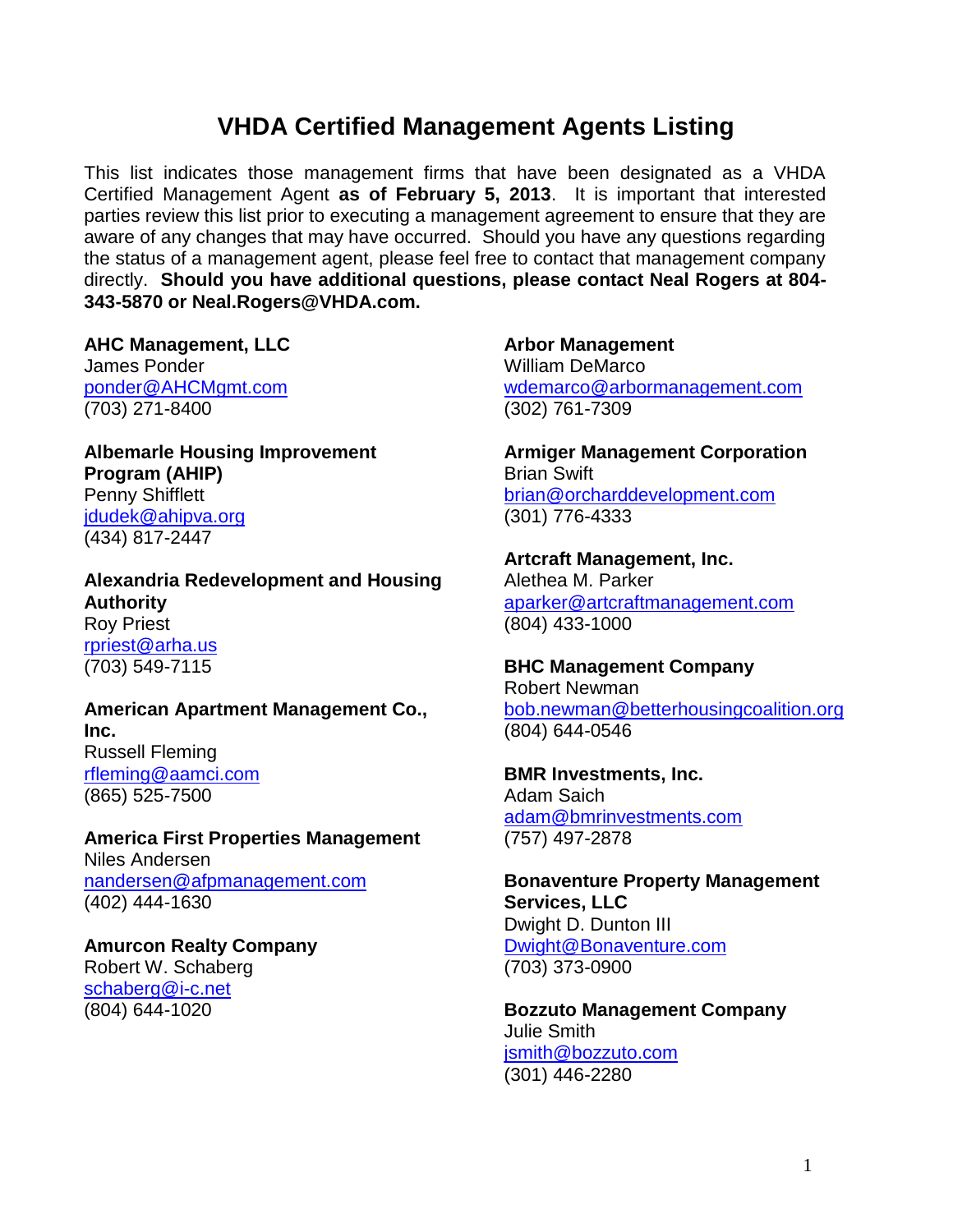**Bristol Redevelopment and Housing Authority** David Baldwin [dbaldwin@brha.com](mailto:dbaldwin@brha.com) (276) 642-2001

**CAPREIT Residential Management, LLC** Richard Kadish [dkadish@capreit.com](mailto:dkadish@capreit.com) (301) 231-8700

**Centrum Management, LLC** Roy A. Pingitore [pingitorer@firstcentrum.com](mailto:pingitorer@firstcentrum.com) (703) 406-3471

**Coastal Properties of Virginia, Inc.** James T. Dise [jim.dise@gmail.com](mailto:jim.dise@gmail.com) (804) 453-4974

**Colony Asset Management/Colony Management Corporation** Suzan Morris [smorris@colonymanagementcorp.com](mailto:smorris@colonymanagementcorp.com) (804) 740-4700

**The Community Builders, Inc.** Dan Lorraine [dlorraine@tcbinc.org](mailto:dlorraine@tcbinc.org) (857) 221-8600

**Community Realty Management** Michael B. Simmons [msimmons@communityrealtymanagement.com](mailto:msimmons@communityrealtymanagement.com) (609) 646-8861

**Community Housing Partners Corporation** Orlando Artze [oartze@chpc2.org](mailto:oartze@chpc2.org) (540) 382-2002

**Community Investment Management Services** Andrew Whapham [awhapham@CIManagementServices.com](mailto:awhapham@CIManagementServices.com) (740) 983-9732

**Community Services Housing, Inc.** Jennifer Fitzgerald [jenfitz.csh@gmail.com](mailto:jenfitz.csh@gmail.com) (434) 978-2050

**Crestline Realty Corporation** Shane D. Sullivan [Shane@Crestline-Realty.com](mailto:Shane@Crestline-Realty.com) (757) 490-9187

**The CT Group** Charles Tini [ctini@thectgroupllc.com](mailto:ctini@thectgroupllc.com) (240) 554-6500

**DPKY Management Company, LLC** David Psimer [davidpbse@aol.com](mailto:davidpbse@aol.com) (423) 467-8012

**Drucker & Falk, LLC** James E. Ledbetter [jledbetter@druckerandfalk.com](mailto:jledbetter@druckerandfalk.com) (757) 245-1541

**Eagle Point Management, LLC** Rod Littlepage [rlittlepage@eaglepointco.com](mailto:rlittlepage@eaglepointco.com) (207) 780-8050

**East Coast Property Management** Sharon Kensinger [sekensigner@ecpmgt.com](mailto:sekensigner@ecpmgt.com) (302) 628-7682

**Edgewood Management Corporation** Cindy Sanquist [csanquist@emcmgmt.com](mailto:csanquist@emcmgmt.com) (301) 562-1723

**E & G Property Services, Inc.** James H. Edmondson [msteele@eandggroup.com](mailto:msteele@eandggroup.com) (703) 893-0303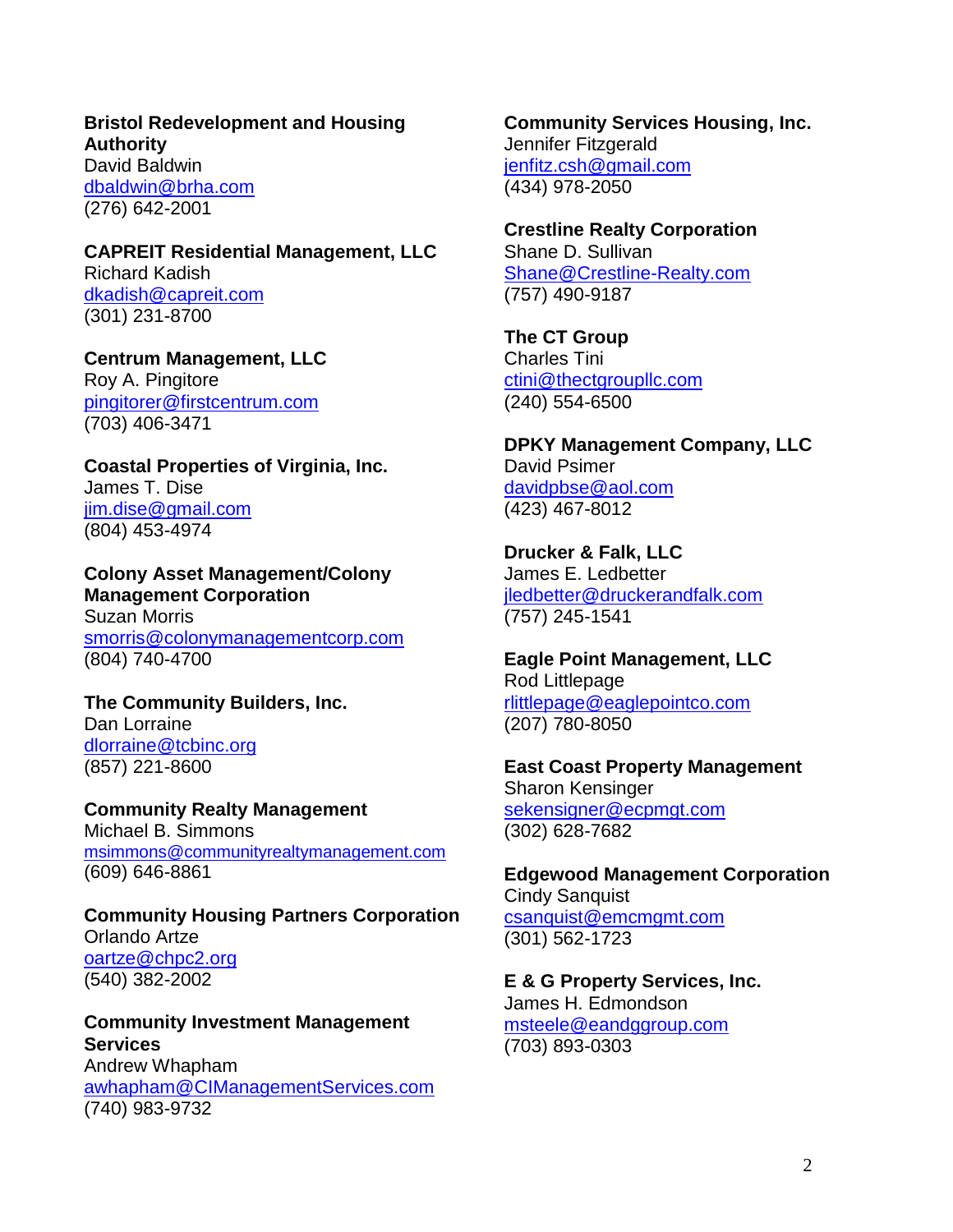**Epoch Properties, Inc.** William J. DeWorken [bdeworken@epochinc.com](mailto:bdeworken@epochinc.com) (804) 897-9161

**Excel Property Management, Inc.** Ann D. Hanson [ahanson@excelproperymanagement.com](mailto:ahanson@excelproperymanagement.com) (919) 878-0522

**Fairfax County RHA** John Payne [john.payne@fairfaxcounty.gov](mailto:john.payne@fairfaxcounty.gov) (703) 246-5000

**F & W Management, L. C.** Charles C. Nimmo [cnimmo@fwmgmt.com](mailto:cnimmo@fwmgmt.com) (540) 774-1641

**Fountainhead Real Estate Services** Robin V. Goodman [bobby@fountainheadproperties.net](mailto:bobby@fountainheadproperties.net) (804) 344-8100

**Frye Properties, Inc.** Margaret R. Flibotte [mflibotte@fryeproperties.com](mailto:mflibotte@fryeproperties.com) (757) 627-1980

**Gateway Management Services, LLC** Lester D. Severe [lsevere@tmgateway.com](mailto:lsevere@tmgateway.com) (240) 683-0300

**GEM Management, Inc.** Gary D. Ellis [dellisgem@bellsouth.net](mailto:dellisgem@bellsouth.net) (704) 357-6000

**Genesis Properties, Inc.** Michael C. Hunt [michael\\_hunt@genesisproperties.com](mailto:michael_hunt@genesisproperties.com) (804) 230-1220

**Grady Management, Inc.** Kevin Grady [gcampbell@gradymgt.com](mailto:gcampbell@gradymgt.com) (301) 587-3330

**Greenbrier Management Company** Richard N. Swift [rswift@sheltermgmt.com](mailto:rswift@sheltermgmt.com) (757) 874-7255

**Habitat America, LLC** Catherine J. Murphy [cmurphy@habitatamerica.com](mailto:cmurphy@habitatamerica.com) (443) 716-2551

**HAI Management, Inc.** Bethany H. Hooper [bhooper@humphreycompanies.com](mailto:bhooper@humphreycompanies.com) (443) 259-4900

**Hampton Redevelopment and Housing Authority** Philip H. Page, Jr. [ppage@hrha.org](mailto:ppage@hrha.org) (757) 727-1111

**Hercules Real Estate Services** Curt Carter [Ccarter@hre-rst.com](mailto:Ccarter@hre-rst.com) (757) 222-3757

**Horizon Management, Inc.** Mark D. Kinser [kinsermark@aol.com](mailto:kinsermark@aol.com) (540) 639-1100

**Housing Management Resources, Inc.** Richard C. Pierce [rpierce@hmrproperties.com](mailto:rpierce@hmrproperties.com) (617) 471-7666

**Hunt & Associates Elderly Housing Corporation** William H. Hunt, Jr. [bh@huntassistedliving.com](mailto:bh@huntassistedliving.com) (276) 628-5000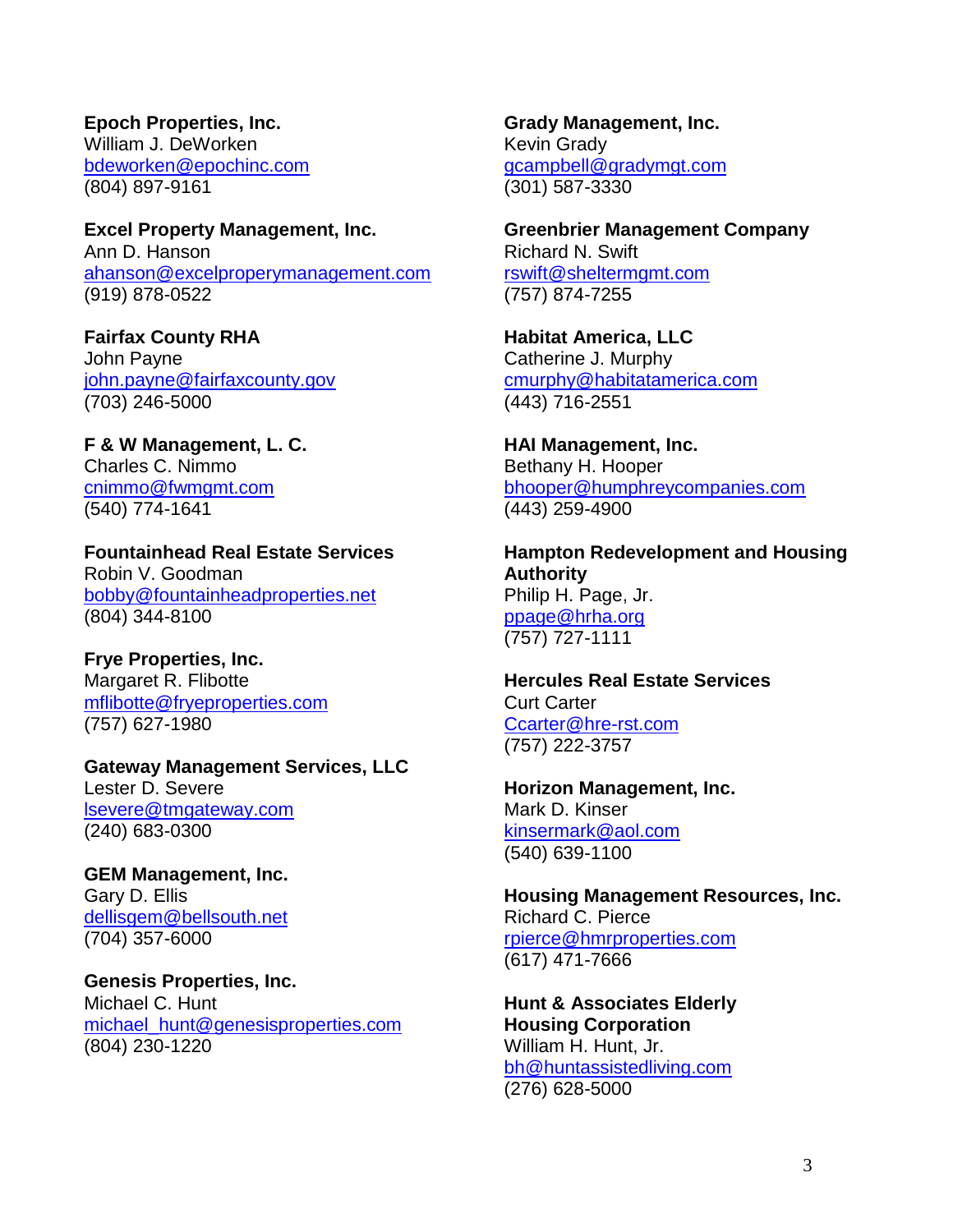**JDC Management, LLC** Peggy Maxson [pmaxson@jdcmanagementco.com](mailto:pmaxson@jdcmanagementco.com) (843) 881-7550

**Kettler LIHTC Management, LLC** Cynthia M. Clare [cclare@kettler.com](mailto:cclare@kettler.com) (703) 641-9000

**Kettler Management, Inc.** Cynthia M. Clare [cclare@kettler.com](mailto:cclare@kettler.com) (703) 641-9000

**Landmark Property Management, Co.** Richard Angino [richard@landmarkdevelopment.biz](mailto:richard@landmarkdevelopment.biz) (336) 722-9871

**Landmark Property Services, Inc.** Judith L. Olive [jolive@landmark-property.com](mailto:jolive@landmark-property.com) (804) 673-1978

**Landura Management Associates** William R. Ogburn, Jr. [bogburn@landura.com](mailto:bogburn@landura.com) (336) 760-8100

**Lane Management, LLC** Robert M. Couch [rcouch@lanecompany.com](mailto:rcouch@lanecompany.com) (404) 459-6100

**Lawson Realty Corporation** Carl L. Hardee [chardee@lawsoncompanies.com](mailto:chardee@lawsoncompanies.com) (757) 499-6161

**LEDIC Management Group** Scott Pierce Ledbetter, Jr. [pierce.ledbetter@ledic.com](mailto:pierce.ledbetter@ledic.com) (901) 435-7700

**Locust Hill Realty, LLC** Ronald L. Mittelman [ron@locusthillinc.com](mailto:ron@locusthillinc.com) (814) 571-0051

**Lynchburg Covenant Fellowship** Susie Kitchen [susiekitchen@ntelos.net](mailto:susiekitchen@ntelos.net) (434) 847-9059

**Management Services Corporation** Dean Wenger [dwenger@msc-rents.com](mailto:dwenger@msc-rents.com) (434) 977-4181

**Mark-Dana Management, LLC/Mark-Dana Corp.** David M. Koogler [Koogtx@mark-dana.com](mailto:Koogtx@mark-dana.com) (281) 292-1940

**Millennia Housing Management, Ltd.** Alan Weckerly [awecklerly@mhmltd.com](mailto:awecklerly@mhmltd.com) (216) 520-1250

**NDC Real Estate Management, Inc.** Theodore E. Green, Jr. [tegreen@ndcrealestate.com](mailto:tegreen@ndcrealestate.com) (412) 647-7404

**Neighborhood Partners, LLC** Charles Tini [ctini@thectgroupllc.com](mailto:ctini@thectgroupllc.com) (240) 554-6500

**Newport News Redevelopment and Housing Authority** Karen Wilds [cwilliamson@nnrha.org](mailto:cwilliamson@nnrha.org) (757) 928-2620

**NFPM, LLC** Robin V. Goodman [bobby@fountainheadproperties.net](mailto:bobby@fountainheadproperties.net) (804) 344-8100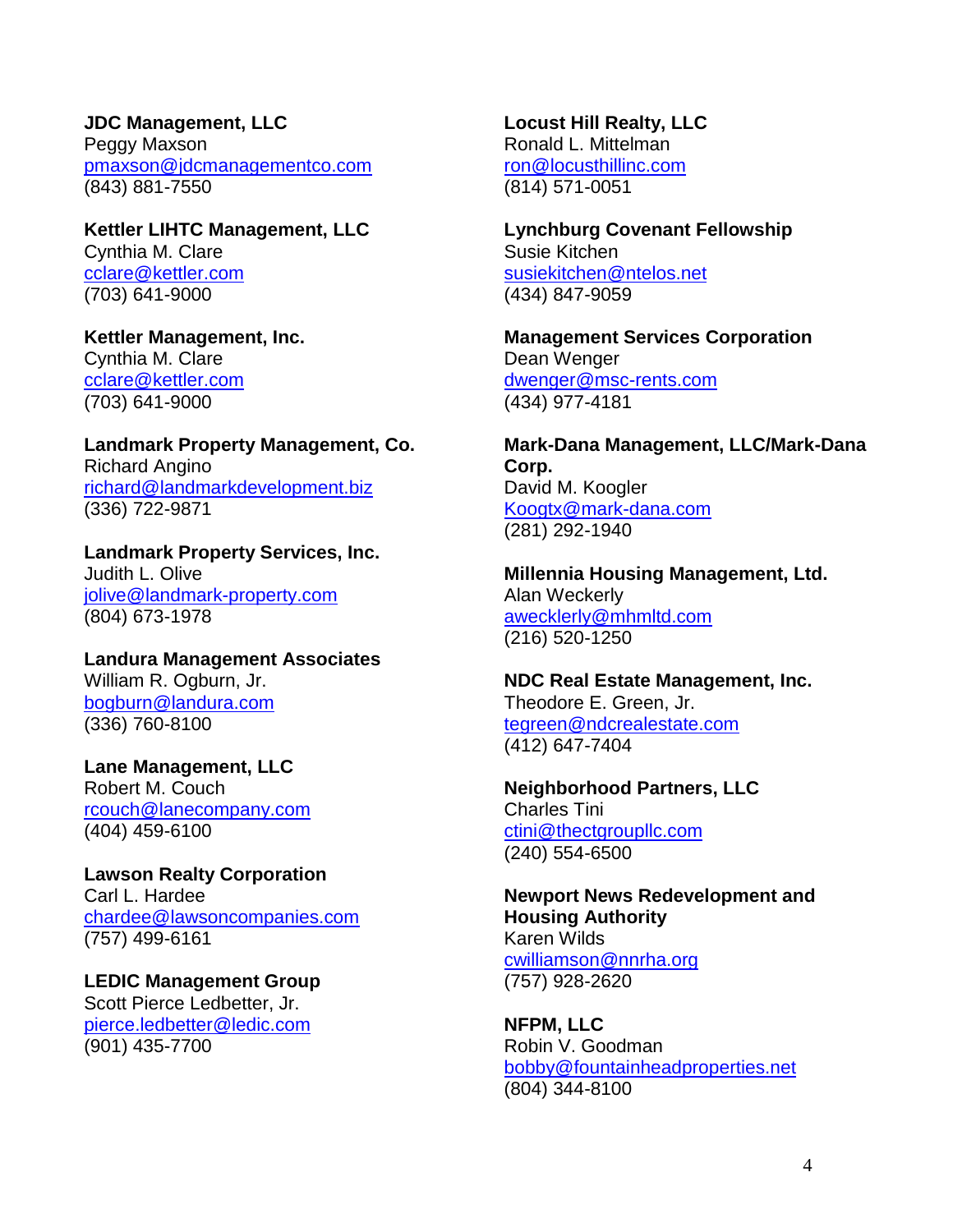**Norfolk Redevelopment and Housing Authority** Shurl R. Montgomery [smontgomery@nrha.us](mailto:smontgomery@nrha.us) (757) 623-1111

**Paradigm Management Company** Clarke Ewart [wcewart@paradigmcos.com](mailto:wcewart@paradigmcos.com) (703) 527-7500

**Park Properties Management Co.** William N. Park [wpark@pinnacleconstructionva.com](mailto:wpark@pinnacleconstructionva.com) (434) 979-2900

**Partnership Property Management, LLC** Michael R. Holoman [mholoman@partnershippm.com](mailto:mholoman@partnershippm.com) (336) 544-2300

**Pedcor Management Corporation** Margaret R. Williamson [maureenh@pedcor.net](mailto:maureenh@pedcor.net) (317) 587-0320

**Pennrose Management Company** Robert J. Lamphear [rlampher@pennrose.com](mailto:rlampher@pennrose.com) (267) 386-8600

**People Incorporated of Southwest Virginia** Robert G. Goldsmith [rgoldsmith@peopleinc.net](mailto:rgoldsmith@peopleinc.net) (276) 623-9000

**Piedmont Housing Alliance** Stuart Armstrong [stu@piedmonthousing.org](mailto:stu@piedmonthousing.org) (434) 817-2436

**Portsmouth Redevelopment and Housing Authority** Kathleen M. Warren [kwarren@prha.org](mailto:kwarren@prha.org) (757) 399-5261

**Preservation Management, Inc.** David Flanagan [dflanagan@presmgmt.com](mailto:dflanagan@presmgmt.com) (207) 774-0501

**Project FAITH, Inc.** Fronce' Wardlaw [project\\_faith@verizon.net](mailto:project_faith@verizon.net) (540) 775-3492

**Property Management of Roanoke, LLC** William L. Fekas [Fekas1999@yahoo.com](mailto:Fekas1999@yahoo.com) (540) 989-3623

**Quantum Real Estate Management, LLC** Margaret P. Bessette [pbeset@aol.com](mailto:pbeset@aol.com) (301) 941-8040

**Related Management Co., L. P.** Jeffrey Brodsky [jbrodsky@related.com](mailto:jbrodsky@related.com) (212) 319-1200

**Richman Property Services** Kristin Miller [mcguirea@richmancapital.com](mailto:mcguirea@richmancapital.com) (203) 869-0900

**Ripley Heatwole Company** Ronald C. Ripley [rripley@ripheat.com](mailto:rripley@ripheat.com) (757) 473-8575

**Roanoke RHA** Glenda Edwards [gedwards@rkehousing.org](mailto:gedwards@rkehousing.org) (540) 983-9281

**Severn Management Company, LLC (Severn Management of Virginia, LLC)** Kelleigh Donnelly [kelleigho@severncompanies.com](mailto:kelleigho@severncompanies.com) (410) 269-0900 x 123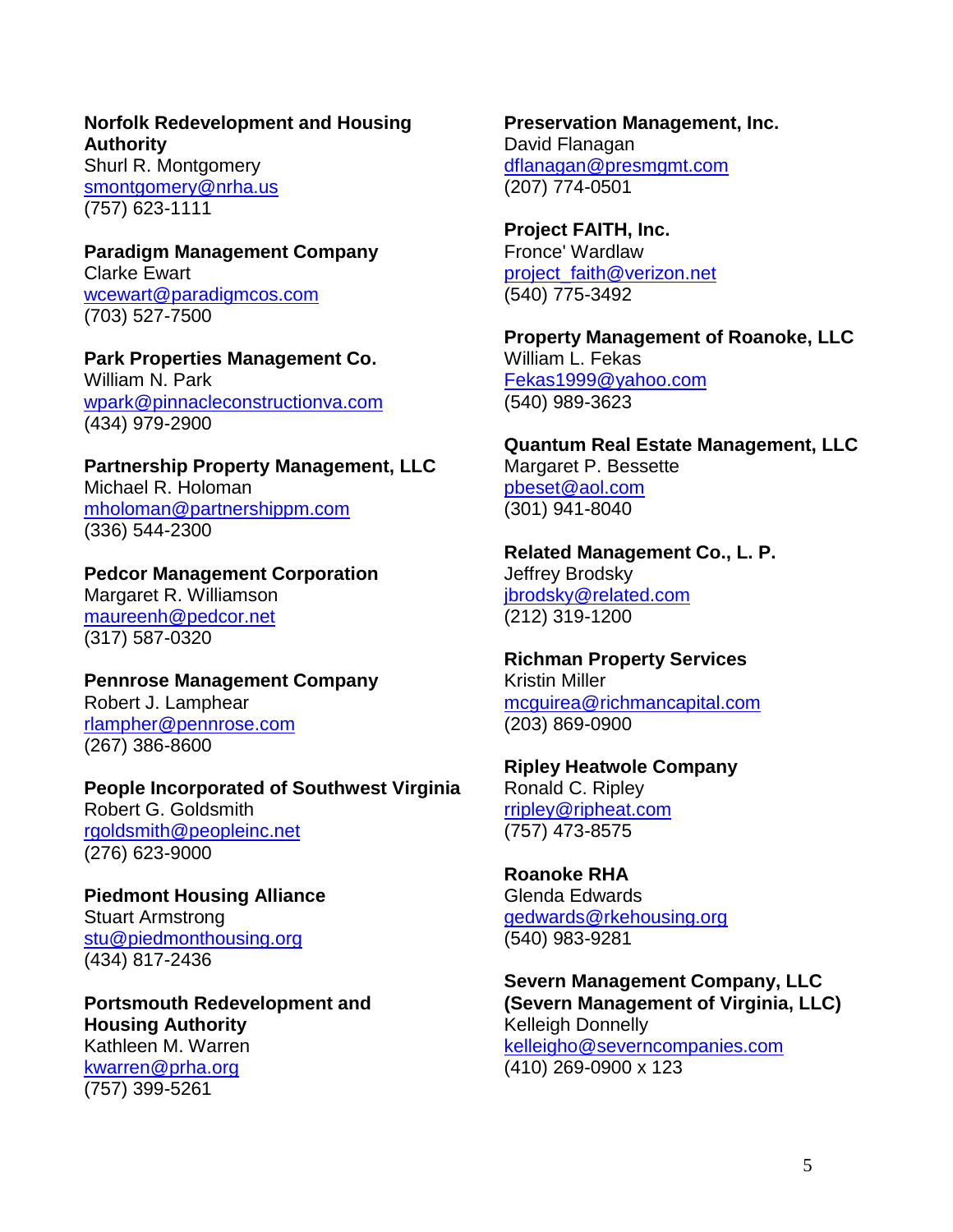**Silverwood Management, Inc.** Mark Silverwood [Alison@silverwood-associates.com](mailto:Alison@silverwood-associates.com) (703) 777-8322

**S. L. Nusbaum Realty Company** Miles Leon [mleon@slnusbaum.com](mailto:mleon@slnusbaum.com) (757) 627-8611

**South River Development Corporation, Inc.** R. Edward Delapp [e\\_delapp@wrha.org](mailto:e_delapp@wrha.org) (540) 946-9230

**Terrace Management, LLC and TAAP Holdings** Theodore J. Edlich, III [tedlich@aol.com](mailto:tedlich@aol.com) (540) 345-6781

**TM Associates Management, Inc.** Lester D. Severe [lsevere@tmgateway.com](mailto:lsevere@tmgateway.com) (240) 683-0300

**TRG Management Company of Florida** Larry A. Lennon [llennon@relatedgroup.com](mailto:llennon@relatedgroup.com) (305) 442-8628

**U. S. Residential Group, LLC** Al Fenstermacher [al@usrgroup.com](mailto:al@usrgroup.com) (949) 597-9700

**VAHM, LLC** Mia Whybrow [mwhybrow@vacdc.org](mailto:mwhybrow@vacdc.org) (804) 343-1200

**Virginia Beach Community Development Corporation** Mary Kay Horoszewski [mkhoroszewski@vbcdc.org](mailto:mkhoroszewski@vbcdc.org) (757) 463-9516

**Virginia Supportive Housing** Jacqueline Carter [jcarter@virginiasupportivehousing.org](mailto:cstreett@virginiasupportivehousing.org) (757) 622-1162

**Vista Capital Management Group** Frank M. Dupree [fdupree@vistacm.com](mailto:fdupree@vistacm.com) (864) 404-3500

**Wesley Property Management Company** Shelley S. Murphy [crocabado@whdc.org](mailto:crocabado@whdc.org) (703) 642-3830

**Winn Managed Properties, LLC** William Wollinger [wwollinger@winnco.com](mailto:wwollinger@winnco.com) (617) 742-4500

**Winn Management Company, LLC** William Wollinger [wwollinger@winnco.com](mailto:wwollinger@winnco.com) (617) 742-4500

**Wise County Redevelopment and Housing Authority** Monty Salyer [msalyer@wcrha.org](mailto:msalyer@wcrha.org) (276) 395-6104

**Woodland Hill Management, LLC** William DeMarco [wdemarco@arbormanagement.com](mailto:wdemarco@arbormanagement.com) (302) 761-7309

**WR South, LLC** William Wollinger [wwollinger@winnco.com](mailto:wwollinger@winnco.com) (617) 742-4500

**Wytheville RHA** Randy Martin [wrha@earthlink.net](mailto:wrha@earthlink.net) (276) 228-6515